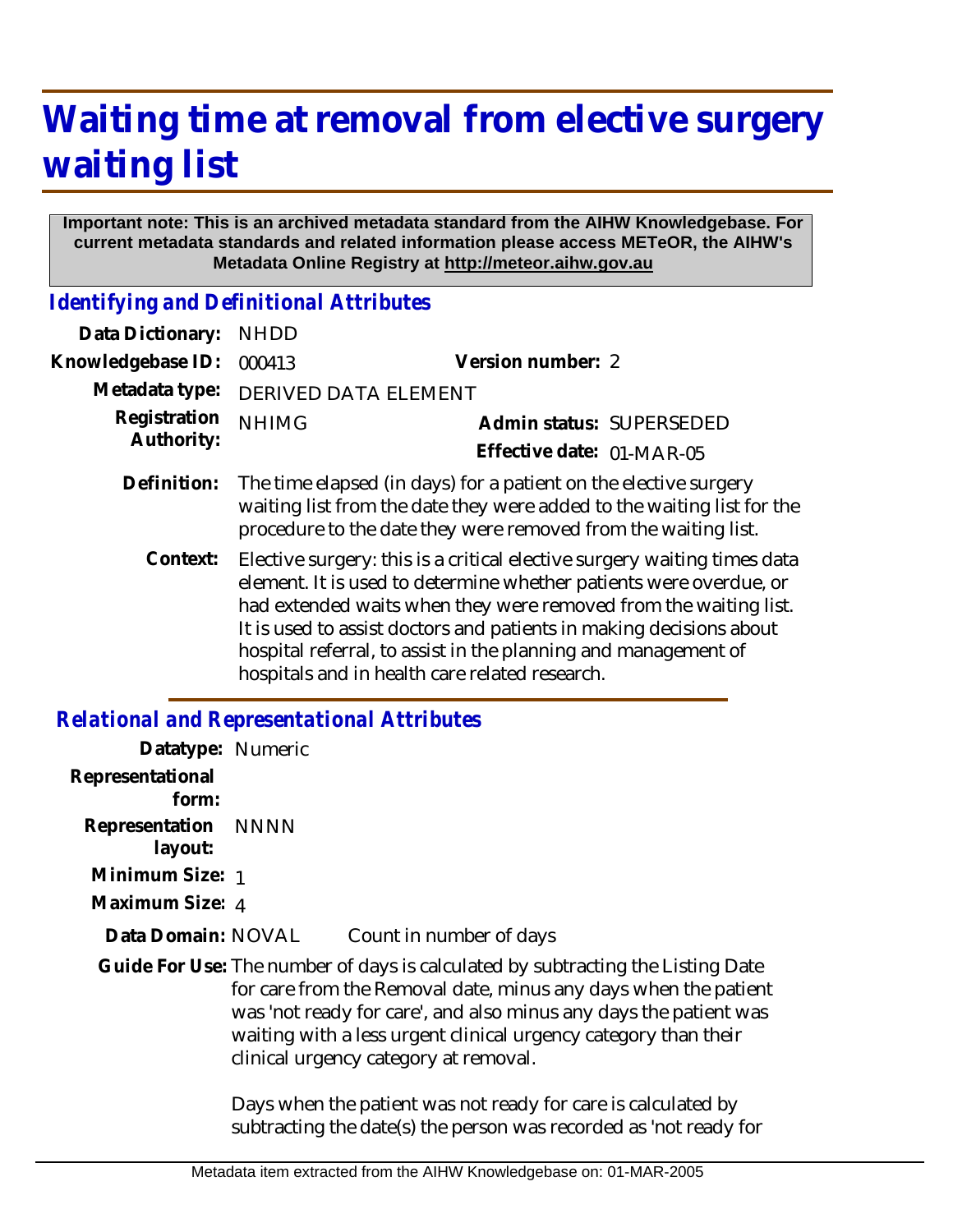care' from the date(s) the person was subsequently recorded as again being 'ready for care'.

If, at any time since being added to the waiting list for the elective surgical procedure, the patient has had a less urgent clinical urgency category than the category at removal, then the number of days waited at the less urgent clinical urgency category should be subtracted from the total number of days waited.

In cases where there has been only one category reassignment (i.e. to the more urgent category attached to the patient at removal) the number of days at the less urgent clinical urgency category should be calculated by subtracting the Listing date for care from the Category reassignment date. If the patient's clinical urgency was reclassified more than once, days spent in each period of less urgent clinical urgency than the one applying at removal should be calculated by subtracting one Category reassignment date from the subsequent Category reassignment date, and then adding the days together.

When a patient is removed from an elective surgery waiting list, for admission on an elective basis for the procedure they were awaiting, but the surgery is cancelled and the patient remains on or is placed back on the waiting list within the same hospital, the time waited on the list should continue.

Therefore at the removal date, the patient's waiting time includes the number of days waited on an elective surgery waiting list, both before and after any cancelled surgery admission. The time waited before the cancelled surgery should be counted as part of the total time waited by the patient.

Related metadata: is qualified by Patient listing status version 3 is qualified by Clinical urgency version 2 is calculated using Category reassignment date version 2 is used in the derivation of Overdue patient version 3 is used in the derivation of Extended wait patient version 1 supersedes previous derived data element Waiting time at admission version 1 is calculated using Listing date for care version 4 is calculated using Removal date version 1